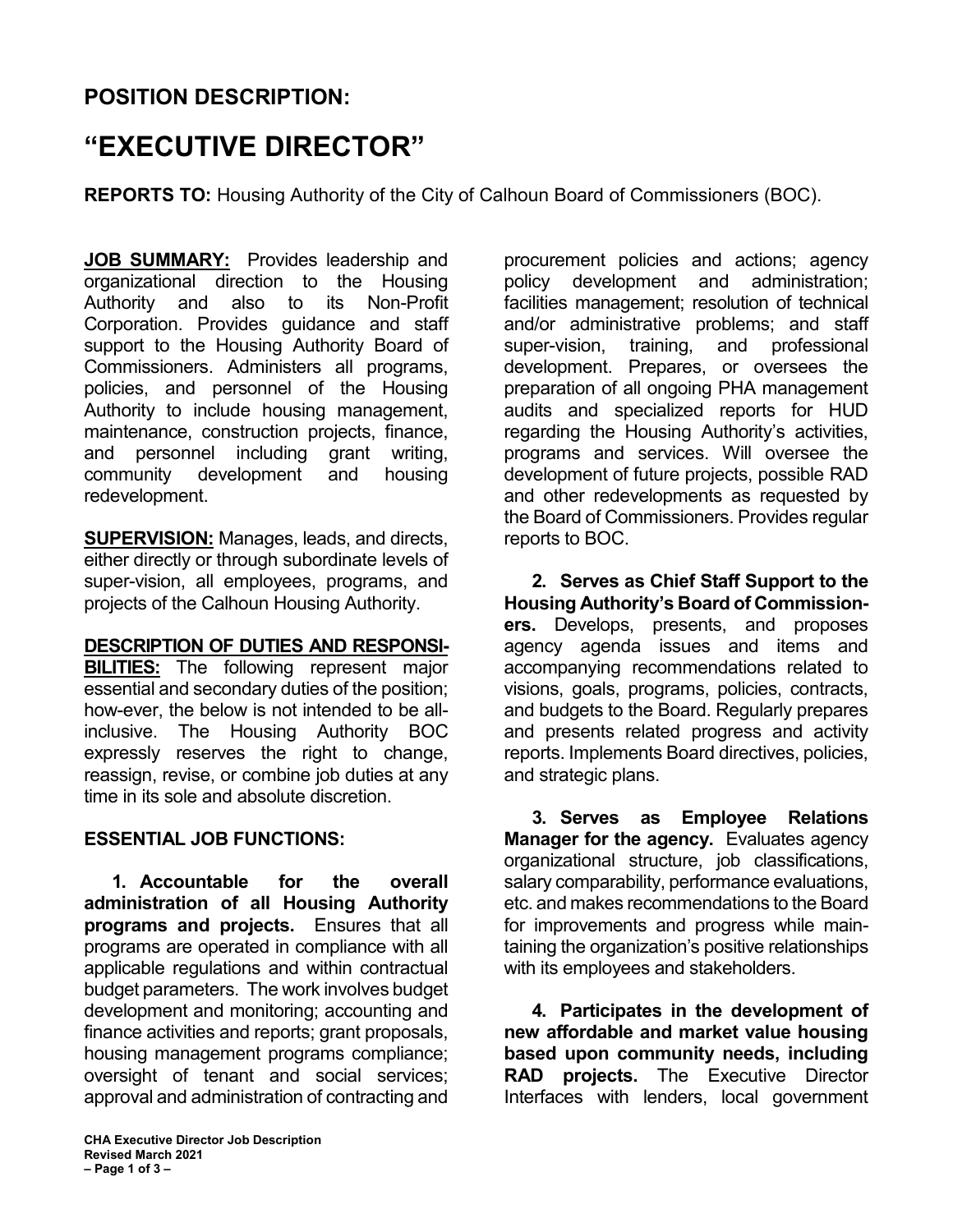officials, non-profit organizations, architects, contractors, and others to investigate and pursue new, creative approaches to expanding/improving local housing base, including RAD. The Executive Director also manages the Non-Profit Corporation, interfaces with lenders, local government officials, non-profit organizations, architects, contractors, realtors, and others, to investigate new and creative approaches to improving and/or expanding local housing base.

**5. Represents the Housing Authority on a local, statewide, regional level to promote community awareness of housing programs and services.** Interfaces directly with media, public and private groups, boards, commissions, and professional associations. Makes presentations to groups and/or individuals to elicit information, solicit business and to promote the agency's services and objectives, when needed. Develops, or oversees the development of brochures, reports, news releases, and other information and/or marketing documents. May serve on boards of related associations and groups.

#### **6. Performs other essential duties and tasks as assigned by the Board.**

## **QUALIFICATIONS:**

**Mandatory Qualifications:** The individual must possess the following knowledge, skills and abilities or be able to explain and demonstrate that s/he can perform the essential functions of the job, with or without reasonable accommodation, using some other combination of skills and abilities.

1. Requires a thorough and extensive knowledge of the principles and practices related to the overall administration of a public housing agency to include personnel management, budgeting, financing, marketing, reporting, policy development and implementation, and program administration.

- 2. Knowledge of federal grant application development and the ability to learn and interpret state and federal-assisted housing programs, laws and regulations including interpretation, development, and implementation of policy directives and changes; program compliance; budgeting and finance requirements. Extensive experience working directly in PHA programs in a supervisory or Executive Director capacity with direct budgetary responsibility or oversight is preferred.
- 3. Requires competent knowledge of real estate development (including financing, design, construction and management). Requires the ability to read, understand and negotiate contracts.
- 4. Requires extensive experience in managing an organization and personnel including the ability to communicate, train, counsel, and discipline employees effectively, to conduct effective performance appraisals and to create a harmonious working environment.
- 5. Requires strong written and verbal communication and interpersonal skills as direct communication with supervisors and employees, either individually or in groups, which is an integral part of this job. Evidence of ability to conduct and experience in conducting effective presentations before public and private agencies, government officials, and other groups or individuals.
- 6. Must be able to develop and implement extensive contacts and also interact with a variety of community groups, government officials, contractors, developers, architects, realtors and other individuals, including persons of varying knowledge and educational levels to elicit information and effectively design, implement and maintain existing and potential new housing programs or redevelopments.